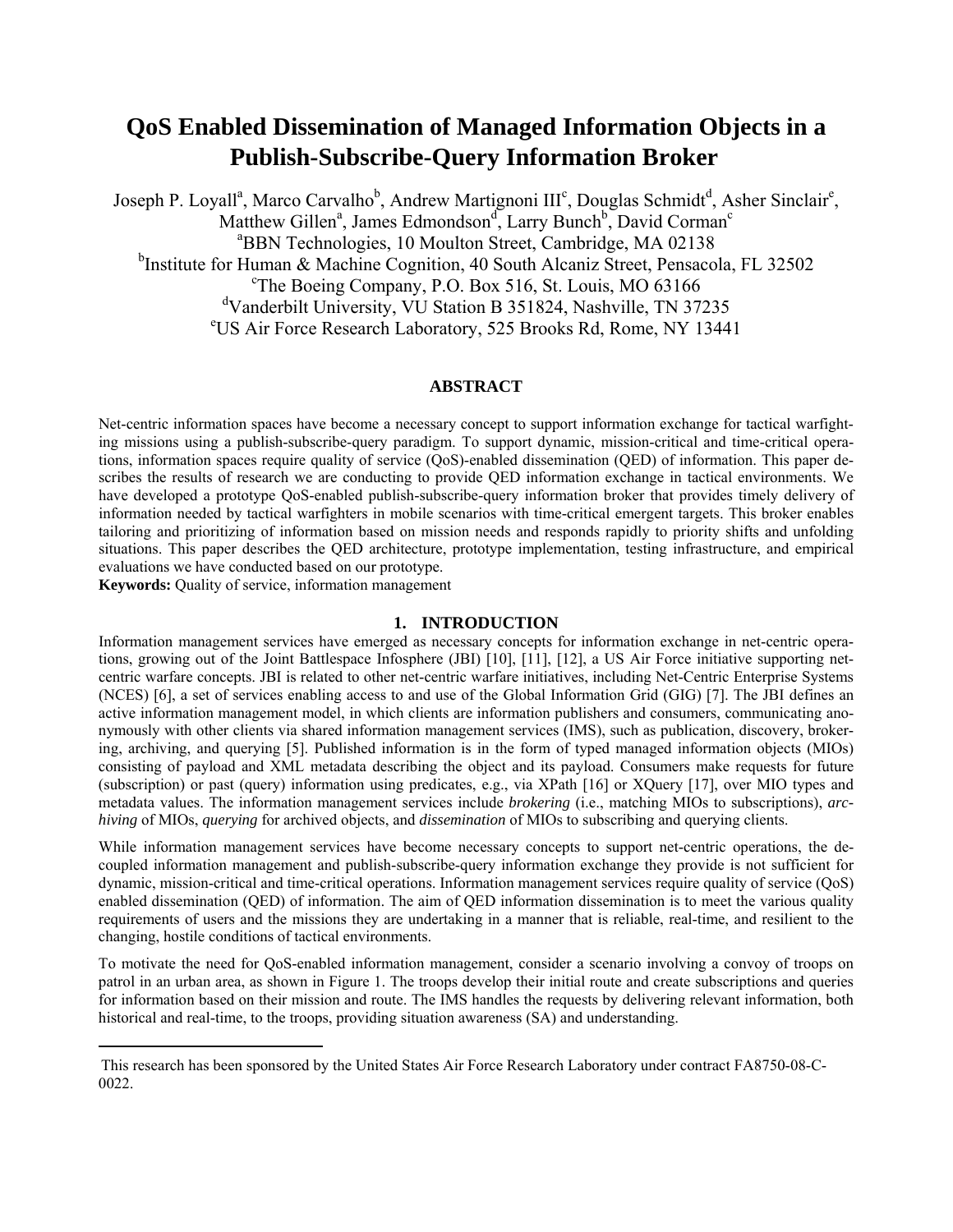As the troops travel along their route, the situation evolves and dynamic events cause urgent changes in user needs. For example, a UAV may publish data that shows the planned route is blocked by a stalled truck. Upon receipt of this information by the troops, it triggers them to replan their route and adjust their subscriptions for information along the new route.

As the troops advance, the IMS delivers information to the troops of a threat ahead that will jeopardize their on-going operations. Command and Control (C2) publishes orders to provide close air support (CAS) to eliminate the threat. The CAS information and subsequent battle damage imagery are published to the IMS and received by subscribers including pears that their information needs are being



C2 and the troops on patrol. To users, it ap-<br>**Figure 1. A Motivating Scenario for QoS-Enabled Dissemination (QED)** 

fulfilled by a highly responsive, mission-aware information system. When highly detailed imagery is needed, it appears. When rapid SA updates are important, they arrive with requisite detail and speed.

This scenario is only possible with the capabilities being developed for QED. QED combines technologies addressing mission-based QoS management, aggregate QoS management, resource management, QoS policy, information dissemination mechanisms, QoS monitoring, and disruption tolerance. The QED software system we are developing includes the following capabilities:

- Providing timely delivery of information needed by tactical users in mobile scenarios
- Tailoring and prioritizing information based on mission needs and importance
- Responding rapidly to priority shifts and unfolding situations
- Operating in a manner that is robust to failures and intermittent communications.

This paper describes the QED QoS-enabled information broker we are developing, building upon the *Apollo* [1] IMS baseline. Apollo is a set of information management services developed by the US Air Force Research Laboratory as a JBI reference implementation. Section 2 describes the requirements for QoS management in IMS. Section 3 describes the QED architecture. Section 4 describes the design of individual QED services and components. Section 5 describes the current state of the prototype QED software system and experimental results describing its operation and performance. Finally, Section 6 presents concluding remarks.

# **2. REQUIREMENTS FOR QOS IN INFORMATION MANAGEMENT SERVICES**

The ideal QoS support for IMS would consist of information that leaves a publisher or archive and reaches every consumer client *immediately, completely*, and consistently every time, and that would respond to every request with the smallest amount of information *exactly matching* what the user needs. Of course, the ideal QoS is unachievable. The processing of the brokering and retrieval functions and the delivery over networks introduce *delay* into information dissemination. Resource failures and overload situations can cause information *loss*. Variations in the time to process requests, burstiness of client traffic, and competition with other processes can introduce variation into the system performance (*jitter*). Client requests for information do not always capture exactly the best qualities that they can use, and the attempt to capture these qualities frequently reduces the probability that they will match any published objects at all. Moreover, clients' demands on the information management services can come into conflict, making it impossible to provide high QoS to one without reducing QoS to others.

QoS management services such as QED have to manage the tradeoffs involved in providing higher aggregate levels of QoS across the users of information management services. Higher criticality operations should be provided preferential service. Loss and delay should be introduced where each can best be tolerated and the choice of which to introduce (when both are unavoidable) should depend on which is better tolerated. The pursuit of higher QoS should not introduce thrashing, i.e., higher but unsustainable QoS levels are not necessarily better than slightly degraded but consistent quali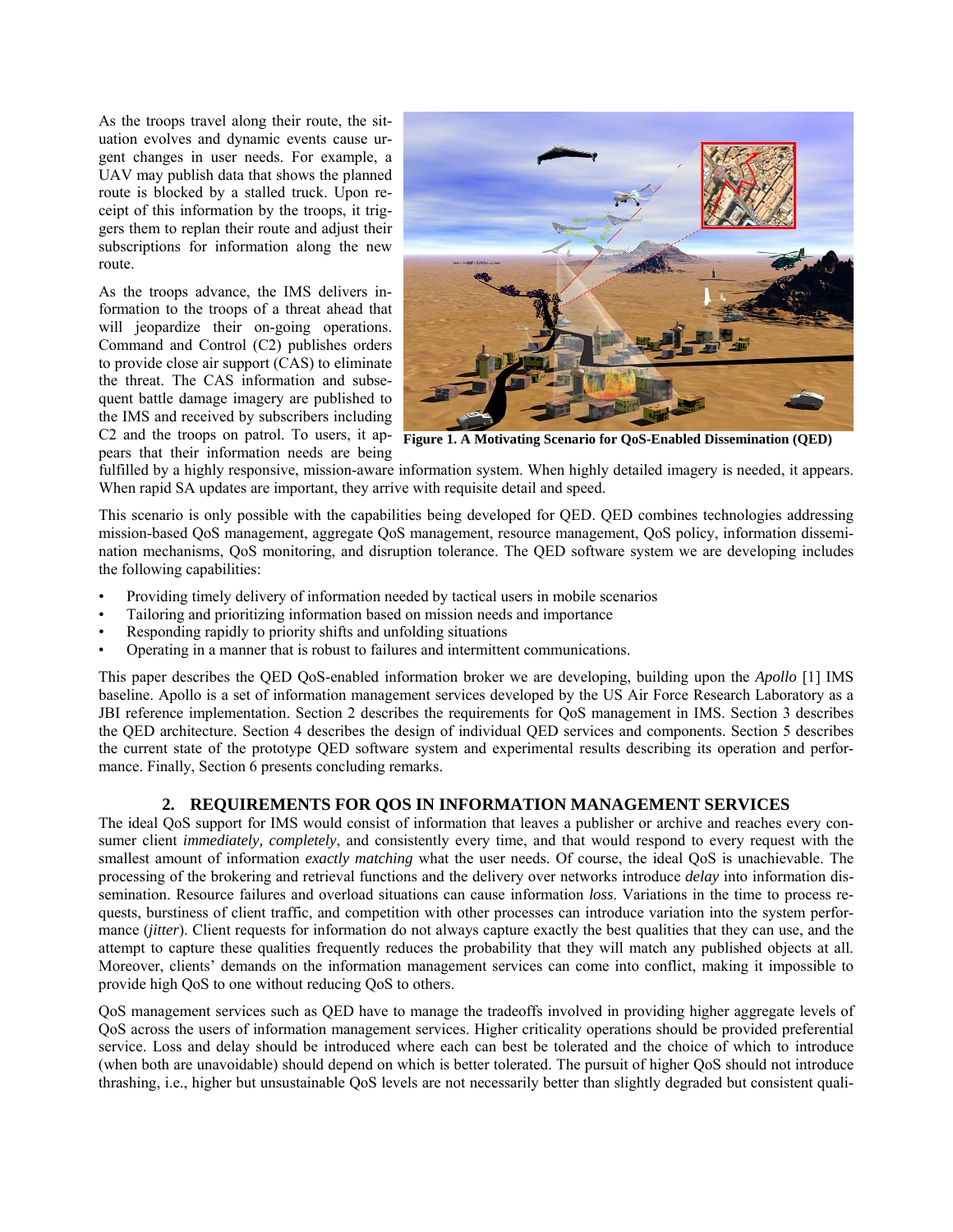ty. The best information matches should be preferred, sometimes even over more information matches. Moreover, in those situations where not all information can be delivered, the information delivered should be the most important information to the most important users with respect to the overall mission being performed.

The following are aspects of perceived quality and the way information management services such as QED can affect them:

• *Timeliness* – The speed at which brokering happens or the latency through the information management system. For ex-





**Figure 2. Control Points in the Information Brokering Server** 

ample, when an information object is published, how fast it reaches subscribers. When a query is issued, how fast responses reach the querying client. In general, the greater the timeliness (and conversely, the lower the latency), the better the perceived QoS.

- *Completeness* The number of information objects that reach requesters from those available (i.e., published into the information management system) that are relevant (i.e., that match requests).
- *Fidelity* A measure of the amount of information in each individual information object. Fidelity concerns whether a requester receives the entire amount (metadata and payload) of a published information object.
- *Accuracy* A measure of the correctness of information delivered, i.e., whether information objects delivered to a requesting client have any errors introduced into them (e.g., during transformation, brokering, or other operations).
- *Smoothness* The predictability of performance and consistent latency. In many cases, perceived QoS is higher if a user receives a consistent and expected quality than if high quality is interspersed with low quality, to the point where there is a wide variation and a user cannot know what to expect.
- *Suitability* The better a response matches a user's needs, the higher the perceived QoS. This means that higher resolution and higher precision information objects are generally recognized as higher QoS than lower resolution or precision. Other characteristics of information objects, such as source, currency, content, trust, format, and so forth, can make them more or less suitable for a given request and therefore affect their perceived QoS.

Figure 2 shows the set of core information management services for net-centric operations in a non-QED baseline IMS such as Apollo [1]. These serve as *control points*, i.e., places at which QoS can be affected. Table 1 describes each control point and the ways in which it can affect QoS.

There are no operations in the core information management services that specifically affect the fidelity of individual MIOs. The JBI definition includes fuselets [4], information transformation services that live in the JBI core, which can change the fidelity of MIOs, but addressing them is an area for future research. Likewise, there is nothing in the information management services that affects the accuracy or suitability of MIOS, although certainly errors in MIOs could be introduced accidentally as the result of errors in implementation. Moreover, suitability can be affected by the default semantics of the current implementation. Specifically, the Apollo IMS returns MIOs in the order in which they are published into the system and returned by the database, even if they are less suitable than something else currently queued for brokering or dissemination.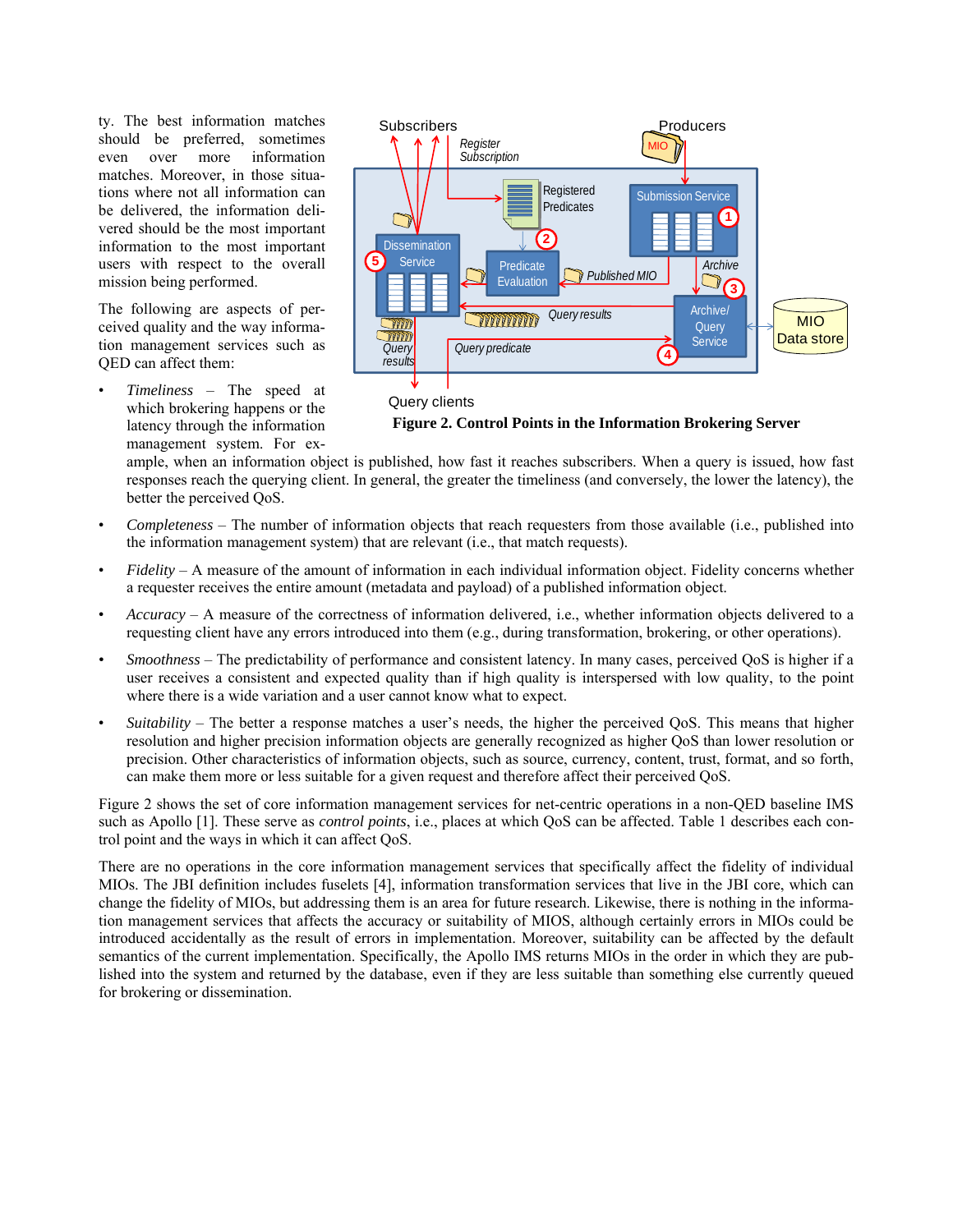| <b>Control Point</b>     | <b>Description</b>                                                                                                                                                                                                                    | <b>Resources Used</b>                                                                         | QoS affected                                                                                                                                                                                                                                                                                                          |
|--------------------------|---------------------------------------------------------------------------------------------------------------------------------------------------------------------------------------------------------------------------------------|-----------------------------------------------------------------------------------------------|-----------------------------------------------------------------------------------------------------------------------------------------------------------------------------------------------------------------------------------------------------------------------------------------------------------------------|
| 1. Submission<br>Service | Receiving information objects<br>entering the system as the<br>result of publishing.                                                                                                                                                  | Network bandwidth; mem-<br>ory to store objects until<br>they are processed.                  | Timeliness, completeness: If the rate, number,<br>and size of published objects exceed the<br>bandwidth capacity it will introduce delay or<br>loss; If the rate of published objects exceeds<br>the rate at which they can be processed, delay<br>will be introduced as objects are enqueued<br>awaiting processing. |
| 2. Brokering             | Predicate evaluation to match<br>published MIOs with registered<br>subscriptions.                                                                                                                                                     | <b>CPU</b>                                                                                    | Timeliness, smoothness: Introduces latency;<br>Calls to the predicate evaluator can take dif-<br>fering amounts of time depending on the size<br>and complexity of the metadata and predi-<br>cates, introducing jitter.                                                                                              |
| 3. Archiving             | Insertion of a published MIO<br>into the Information Object<br>Repository (IOR)                                                                                                                                                       | CPU to process archive;<br>Disk space to store MIO.                                           | Timeliness: Introduces latency                                                                                                                                                                                                                                                                                        |
| 4. Query<br>processing   | Evaluation of a query operation<br>and subsequent retrieval of<br>results.                                                                                                                                                            | CPU to process the query<br>operation; Memory to<br>store the results (potential-<br>ly many) | Timeliness, smoothness: Introduces latency;<br>Queries can take differing amounts of time<br>and result in different size result sets, intro-<br>ducing jitter.                                                                                                                                                       |
| 5. Dissemination         | Delivery of the results of<br>$\bullet$<br>brokering (a single MIO) to<br>matched clients (potentially<br>many)<br>• Delivery of the results of a<br>query (potentially many<br>MIOs) to the requestor (a<br>single querying client). | Memory to store the MIOs<br>being delivered; Band-<br>width to deliver the MIOs               | Timeliness, completeness, smoothness: If the<br>rate, number, and size of MIOs exceed the<br>amount of bandwidth capacity available to<br>send them, delay or loss will be introduced.<br>Since MIOs will vary in size, they will take<br>different amounts of time and bandwidth to<br>send, introducing jitter.     |

| Table 1. Resources Used and QoS Affected at Control Points in the Information Brokering Server |  |
|------------------------------------------------------------------------------------------------|--|
|------------------------------------------------------------------------------------------------|--|

# **3. OVERVIEW OF THE QED ARCHITECTURE**

The QED architecture includes components and services that enforce QoS at each local control point, under management of an aggregate QoS manager that can mediate conflicting demands and enforce system-wide QoS policies. As shown in Figure 3, the QED architecture consists of the following components:

- *QoS administration* Allows the specification of mission-level policies to set the relative importance of clients and MIOs and specify the aspects and limits of QoS desired by clients.
- *Information space QoS manager (ISQM)* Serves as an aggregate policy decision point, interpreting QoS policies in terms of the collection of users and the tasks that can be performed (archiving, predicate evaluation, dissemination, etc.). Schedules the tasks and creates local policies (for each control point) and distributes policies to the LQMs.
- *Local QoS manager (LQM)* Enforces local QoS policies (created and distributed by the ISQM) at each control point, i.e., incoming and outgoing queues, predicate evaluator, and the archiving and query evaluation processes.
- *QoS monitoring* Gathers information useful for QoS decision making, enforcement, and visualization. This includes information about resource usage and availability, application and data characteristics, and delivered QoS.
- *QoS mechanisms* Enforcement mechanisms used at each control point. These include differentiated queues for prioritizing tasks and MIOs, ordering and control of predicate evaluation, archiving, query evaluation, and information shaping, such as compression or filtering.
- *Transport protocol* Serves as the network endpoint, enabling information objects and requests to be sent from the server to clients or from clients to the server, with control over prioritization, reliability, replacement, and ordering.

# **4. DESIGN OF THE QED COMPONENTS**

This section describes the design of the components in the QED architecture in more detail.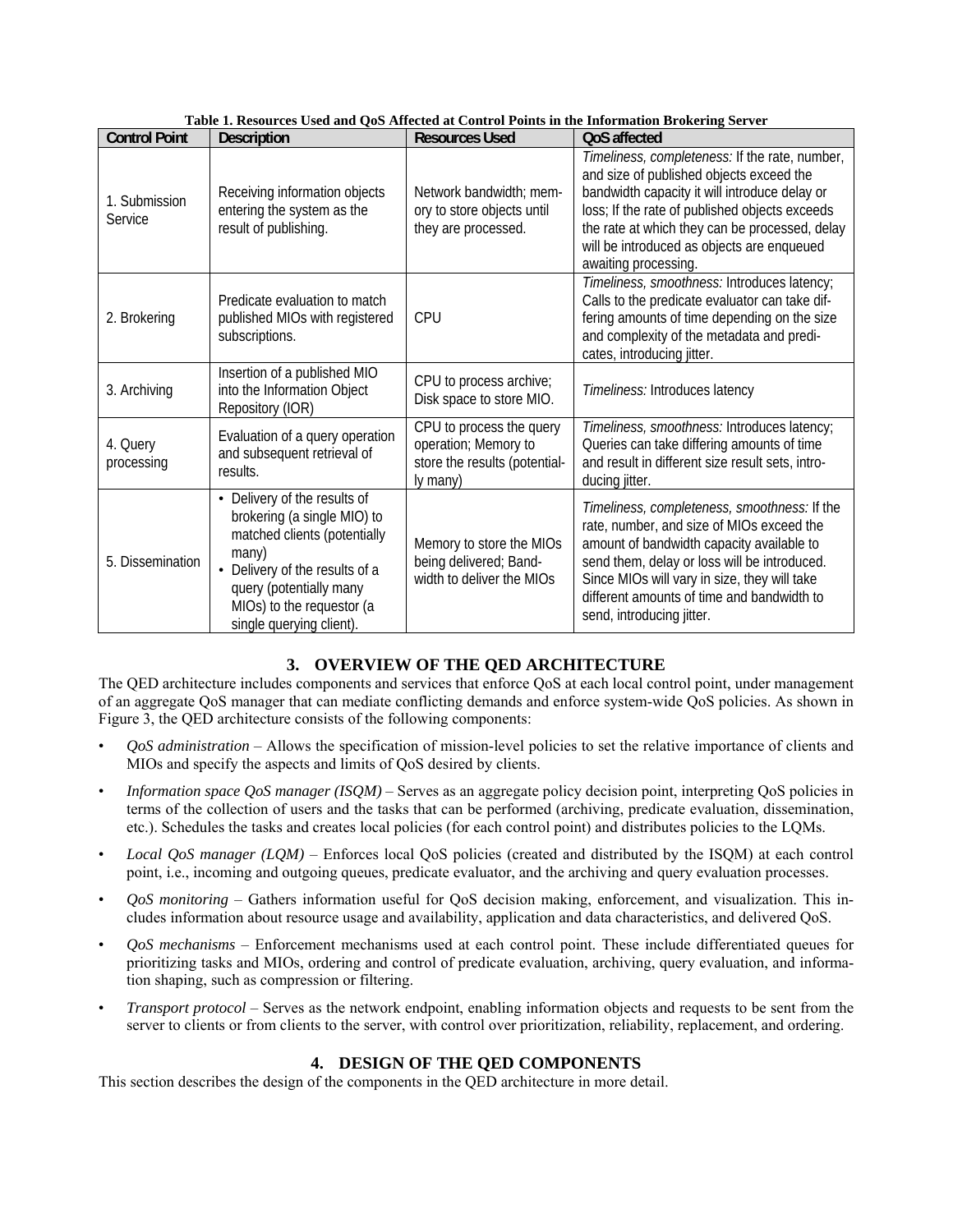

**Figure 3. The QED Architecture Includes Components for Aggregate and Local QoS Management, QoS Administration, QoS Monitoring, and QoS Enforcement** 

# **4.1 QoS Administration and Mission Management**

The QoS Administration service of QED provides a graphical user interface to define client preferences, rules, and other mission-level information useful for managing QoS. The interface enables access to change QoS behavior during runtime, to dynamically adjust to the changing mission parameters. The following are the main goals of the QoS Administration interface:

- *Observability* The ability to view what is happening in the system using the tools provided, including visibility into delivered QoS provided by the QoS monitoring service (Section 4.4).
- *Understandability* The system can be understood in the function it performs. Systems that relate to the real world more than a computer language tend to be more understandable.
- *Expressive power* The flexibility in selecting behavior, based on the system's language to communicate preferences. This language should be as expressive as possible while meeting other goals.
- *Ease of use* The system is easy to use without extensive training. This involves choosing interfaces and presentation styles with which the users are already familiar.
- *Robustness* The ability to handle any sequence of actions on the part of the administrator and clients.

The QoS Administration capability enables customization of a set of rules that contain the mission- and client-specific configuration information to make the necessary QoS management decisions. These rules may be added or changed dynamically throughout the lifetime of the system to meet the changing needs of the tactical environment. The rule editing component is extensible so that new rule templates can be defined and added to the set provided. The interface allows the entry of high-level QoS requirements and constraints for mission elements, providing reasonable defaults for data not specifically mentioned in a rule.

QoS Administration also provides visibility into the runtime behavior of the system by displaying information provided by the QoS Monitoring component. By combining and displaying relevant mission and QoS information the administrator can keep track of events to handle, such as extreme overload or doctrine violations.

### **4.2 QoS Management and Policies**

The ISQM translates the mission management information from the QoS Administration service into a set of actionable policies that are enforced by the LQM at each control point in the IMS. While the ISQM provides direction to each LQM, many LQM decisions are parameterized on runtime information such as the size of objects; the expected time it will take to process an object or request; the available bandwidth, threads, or memory; or the size of queues. Therefore,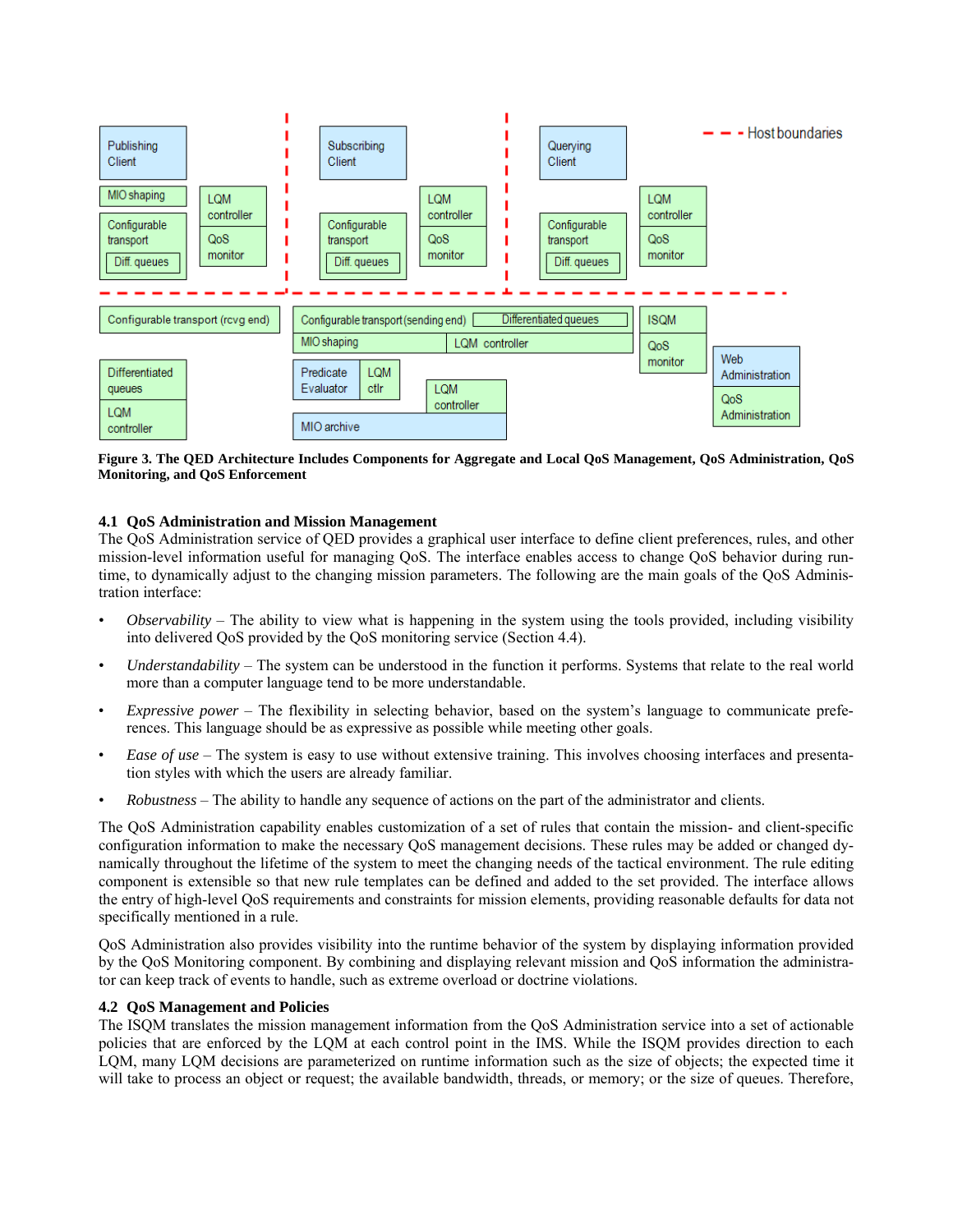LQMs make decisions using lookup tables or utility functions, which compute the relative benefit of particular enforcement options within the limits imposed by the ISQM supplied policy. QED utilizes the KAoS Policy and Doman Services [14] for policy management, including the following:

- Policy Representation the underlying formal and extensible language based on the W3C standard Web Ontology Language (OWL) [15] for representing the rules and preferences defined by the QoS Administration service.
- Policy Distribution distribution of applicable policies and IMS state information to the local policy decision point associated with each of the QoS Mechanisms described in the next section.
- Policy Reasoning the automated reasoning necessary to determine the applicable policies at each control point based on the current context.

Each QoS policy associates an action in the IMS with the aspects of QoS required for the action and the relative importance of performing the action.

QoS Policy: <IMS Action, MIO Attributes, Clients, IMS State> → <Importance, QoS Preferences>

The antecedent of each policy describes the applicable context for the policy in terms of the IMS action being performed (e.g., Publish, Archive), the observable attributes of the object (MIO) being processed (e.g., type, size), the identity of the clients involved in the action (e.g., publisher, subscriber), and the current state of the IMS as exposed through the QoS Monitoring component.

The KAoS domain services enable the definition of roles and groups to which clients may be assigned at runtime, thus enabling policies to be pre-defined for classes of clients which are resolved at runtime based on the assignment of clients to such roles and groups. The use of OWL for policy representation similarly enables the definition of class hierarchies for each antecedent term. This allows the definition of policies at an appropriate level of abstraction and helps prevent having to specify a policy for every combination of system conditions. A key enabler for this is the ability to set precedence among policies to override one (typically more general) policy with another (typically more specific) one. For example, the default policy may establish that performing the Publish action for Surveillance MIOs has Low importance, but this policy can be overridden by a policy stating that Publishing Surveillance for clients in a particular group or mission are of High importance.

The consequent of each policy establishes either 1) the relative importance of performing IMS actions that match the policy conditions at a given control point or 2) the QoS preferences describing tradeoffs to be made when service is degraded (e.g., delay before drop). QoS preferences may also establish limits for service degradation (e.g., a deadline after which information is not useful). Actions that are assigned higher importance levels are given precedence over lower importance actions. The importance levels and preferences are enforced at each control point by the LQM and QoS mechanisms described in Section 4.3. As the IMS becomes overloaded the lowest importance processing contexts are degraded first, according to the QoS preferences (e.g., degrade timeliness before completeness). In this way, Importance determines *when* service will be degraded and QoS Preferences determine *how* QoS will be degraded.

### **4.3 QoS Mechanisms**

QED includes QoS mechanisms that are specific to the control points presented in Table 1 and the ways in which QoS can be affected at those points. QED's QoS mechanisms and how they provide control at each control point are described below:

- *Differentiated queues* at the submission and dissemination services (control points 1, 3, and 5) to prioritize incoming and outgoing MIOs according to their relative importance and cost (the time to process or amount of bandwidth needed).
- *Preemptive brokering* Registered predicates are grouped by type and importance, e.g., based on the client's importance relative to other clients. When an object is ready for brokering (control point 2), the MIO is matched against each set in order of importance. After the completion of each set, the MIO is forwarded for dissemination to any clients that it matches and the predicate matching can be preempted in favor of processing more important MIOs that have arrived in the system. This results in faster servicing of important clients' subscriptions (they don't have to wait for all predicates to be processed), important MIOs are not blocked as long waiting for a previous MIO of lesser importance to be processed, and no additional memory is used (a reference to the MIO – stored in the heap – is all that is transferred to the dissemination service.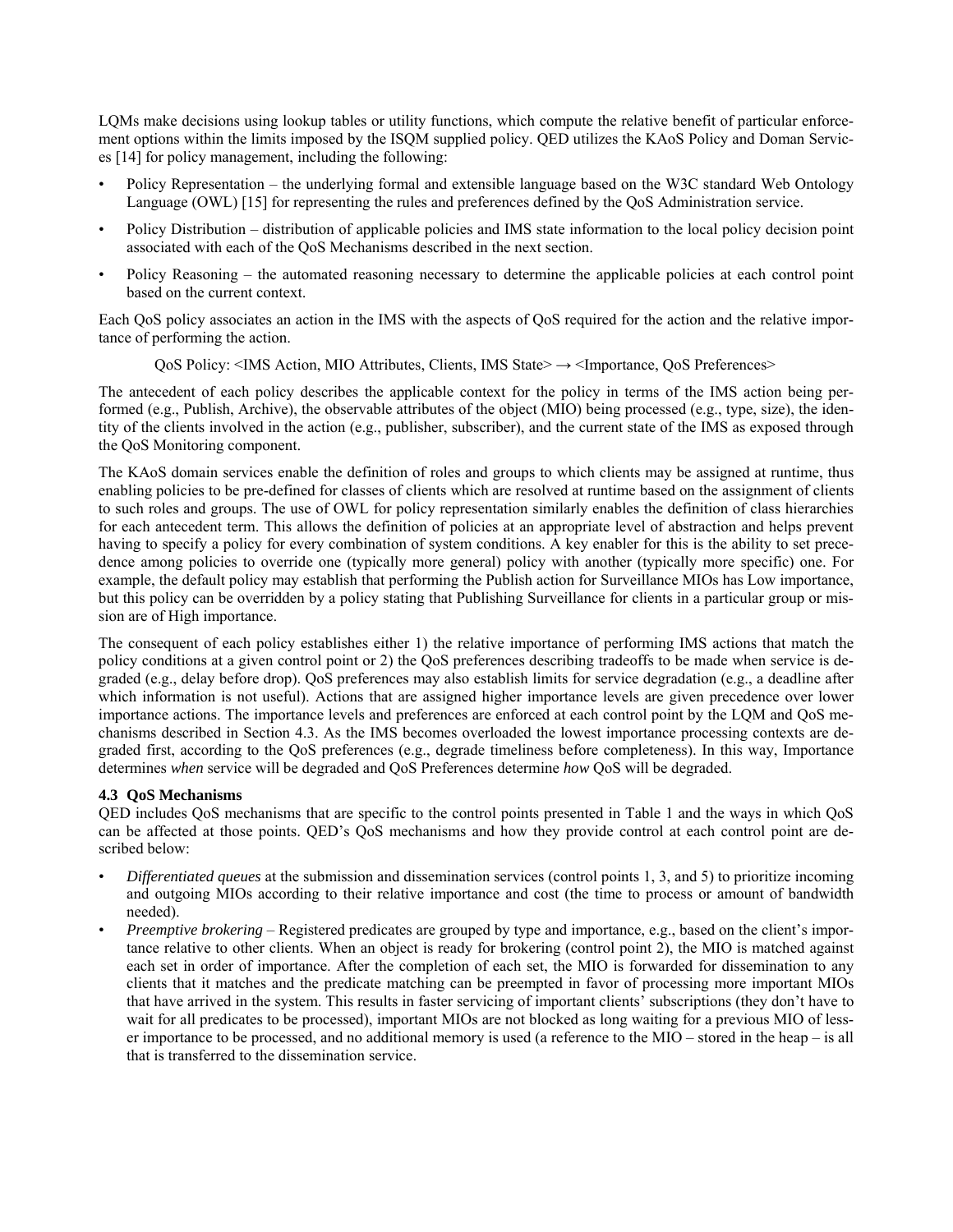- *Preemptive queries*  The underlying information broker utilizes a *cursor-based* query, in which the initial query returns an estimate of the number of results and the results are retrieved by a subsequent sequence of *getNextResult-Set* calls, each of which can be scheduled separately by the task scheduler (control point 4, see task scheduling below).
- *MIO shaping* When there are more MIOs awaiting dissemination (enqueued) than can be sent immediately, but there are extra CPU cycles, the MIOs can be shaped reducing the amount of bandwidth and time needed to send them (control point 5). MIO shaping is type specific and based on client preferences (such as the formats that are acceptable and the ranges of MIO size, resolution, and fidelity requested) and can include compression, cropping, scaling, and content filtering.
- *Task scheduling* Control points 2, 3, and 4 represent potentially CPU intensive tasks. The baseline information broker services them from a common thread pool in FIFO manner, with no preemption. To support better control, prevent locking up the CPU while higher priority tasks are waiting, and to support the preemption mentioned above for brokering and queries, we have designed a priority based task scheduler, as shown in Figure 4. Publish and query events in the system create tasks that are enqueued. The threadpool manager selects the highest priority task to execute when a thread is available (priority is based on simple importance, weighted importance, or a benefit/cost ratio. Tasks can be preempted if an urgent task is created and there are no threads available. The monitoring capability described in Section 4.4 is used to measure the time needed to execute tasks with particular characteristics to improve task execution cost estimates. Creating these tasks also allows us to include client preferences, such as deadlines, into the QoS management. If a task does not complete before the deadline passes, the thread can be halted and returned to the thread

pool.

# **4.4 QoS Monitoring**

The QoS monitoring service provides a common infrastructure-wide mechanism to store and retrieve system and application metrics useful for QoS decision making and visualization. The serverside QoS monitoring is deployed as a service inside the IMS providing an API accessible from the other services. On the client-side, the monitoring is a Java library loaded as



**Figure 4. Task Scheduling for CPU Intensive Tasks in QED** 

needed to monitor conditions on the client's node.

QoS monitoring relies on three main components shown in Figure 5: the XLayer [3], the XLayer Java Proxy, and the Monitoring service. The XLayer is a cross-layer communications substrate that, among other things, monitors resource conditions. The XLayer Java Proxy allows Java code to access the XLayer substrate functionalities. The Monitoring service provides the API to access stored metrics. Each time-varying metric is stored as a short time series so it can be reported (via the API) by its average value, variance, last value, or trend.

The XLayer has a set of built-in metrics (e.g., CPU and memory utilization, network utilization per interface) which are always available through the monitoring service. In addition to that, the monitoring service provides an interface that enables the development of customized *moni-*



**Figure 5. The QED Monitoring Service Architecture**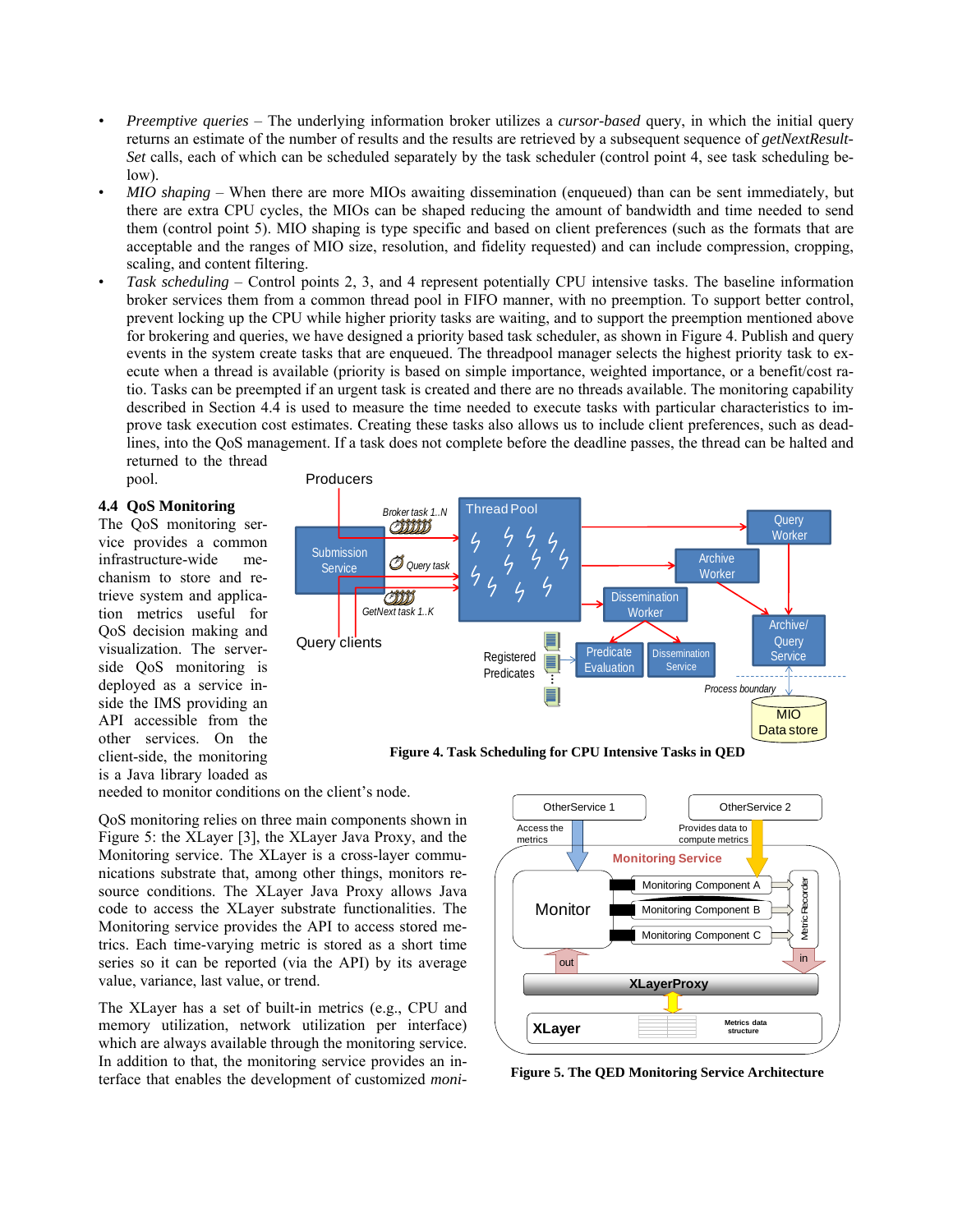

### **Figure 6. Metrics Propagation across the Network Provided by the XLayer**

*toring components*. A customized monitoring component can be seen as a sensor for a particular metric or set of metrics. When a monitoring component is instantiated it registers itself as a provider for one or more metrics. Other services (or parts of an application) can then be instrumented to get an instance of a specific component and provide values for the registered metrics.

The monitoring service provides two types of subscriptions for metric monitoring, both handled at the level of the crosslayer substrate. The first method is defined as an ongoing subscription, in which the subscriber is notified every time a metric changes. The second is the 'one-time' subscription, which takes an optional threshold as an argument. In this type of subscription, the subscriber is notified the first time (and only the first time) a metric is updated and whenever the new value (or the timed-average) is outside the specified threshold.

An important feature implemented in the QoS monitoring is efficient sharing of statistics between nodes across the network. Each node running the Monitoring service has the ability to query or subscribe for metrics related to the other nodes. The XLayer will take care of the propagation of the metrics between different hosts (e.g., publishers, subscribers and IMS in our case) as shown in Figure 6.

# **4.5 QoS Transport**

The transport capability supports the transmission and reception of control and data between clients and the IMS. The primary goal of the transport protocol is to maximize the timeliness of delivery of data, while minimizing the overhead in providing this delivery capability. The design of the QoS transport is based on the Mockets library [13], which provides reliable and/or sequenced delivery of data, as required by the semantics of the communication. Information and statistics available at the transport layer are exported to the QED monitoring service (described in Section 4.4). The transport layer also provides flexible control interfaces to allow the other components to customize the behavior and operation of the transport layer. For example, the transport layer allows readjustment of priorities of messages, deletion of messages, or replacement of messages even after the messages have been handed off to the transport layer, but are still awaiting transmission or acknowledgement.

The experiment described in Section 5.2 exploits the capability of message replacement, which is a useful capability to address bandwidth constrained links. Under conditions of low bandwidth, data tends to accumulate in queues awaiting transmission, which increases the end to end latency. For periodic data such as position updates (for example, blue force tracking), more recent data invalidates old data. Message replacement is a way to override older data in the queue with newer data, improving the timeliness of the delivery of the data.

Mockets also support the notion of message tagging, which allows an application to differentiate between different types of traffic, e.g., each type of MIO might be assigned a different tag. Alternatively, each subscription from a client can be assigned a different tag. Tagging data allows Mockets to maintain detailed statistics about each type of data (or each subscription), set independent priorities for each type of data, and control bandwidth utilized for each type of data.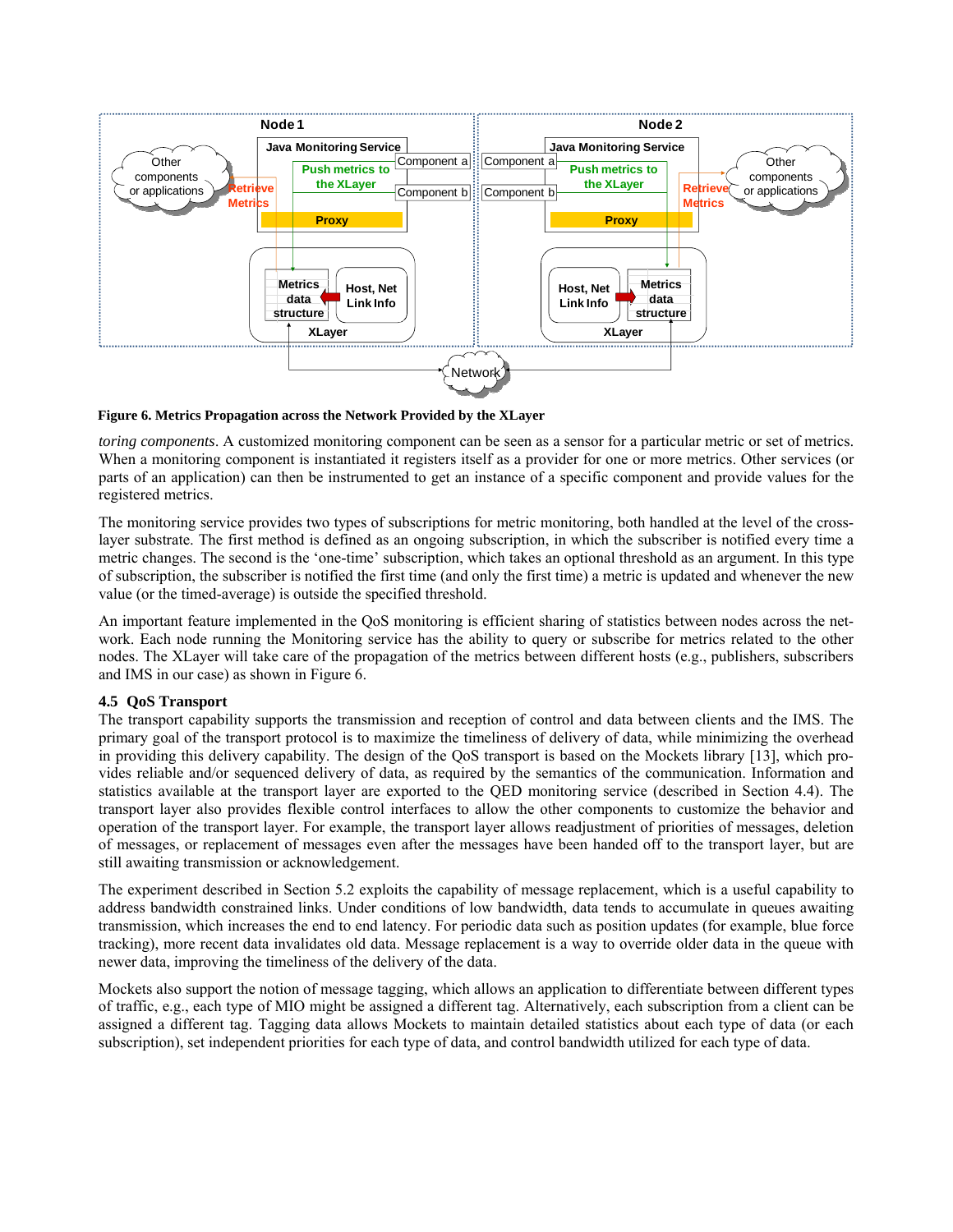# **5. DESCRIPTION OF QED PROTOTYPE**

We have implemented a prototype of the QED design presented in Section 4. This section describes the prototype and presents results of experiments we have conducted using the prototype.

## **5.1 Description of Current Prototype**

The current QED prototype was developed to enhance the US Air Force Research Laboratory Apollo 1.0 IMS [1], which is developed using Java and JBoss [9]. Our QED prototype extends the Apollo baseline by modifying existing Apollo services, adding new services and interfaces, and providing clients of the system with new protocol options. This prototype includes an initial QoS administration interface, aggregate and local QoS managers, differentiated queues for the submission and dissemination services, and client side monitoring of QoS behavior. The following paragraphs describe each of these components.

The prototype administration interface is shown in Figure 7. We extended Apollo's existing administrative interface to include a new section dedicated to QoS management. Apollo's administrative interface is built using Struts [2], an open source Web Services framework, within the JBoss server, and so we followed suit. The administrative interface supports a simple notion of "workflows", which are related groupings of clients and MIOs, defined *a priori* via configuration files. The administration interface provides a means to order the workflows in terms of importance and set an overall policy ("Strict" or "Weighted Fair"). In the *Strict* policy the object of the highest importance is always served, though this can starve other objects (i.e., they never get serviced) if the rate of publication of high importance objects is greater than the rate at which the information broker can service and disseminate them. In the *Weighted Fair* policy, all objects (eventually) get serviced, but higher importance objects get serviced more frequently. The weights attached to importance levels determine the ratio at which objects of each importance level are serviced.

The administration interface updates the policy in the ISQM, which interprets the high-level policies, translates them into an intermediate form, and distributes them to the LQMs. The QED prototype performs a straightforward mapping of importance into priorities for the LQMs and distributes the policies using the Java Message Service (JMS). Currently, the ISQM is a JMS publisher and the LQMs are JMS subscribers.

We have implemented two LQMs, each managing a mechanism that controls the behavior of the system. The first handles the submission queues. Once a published MIO reaches the server, it gets enqueued before the potentially CPUintensive job of performing subscription matching. We implemented importance-based binned queues with a loop that pops off MIOs from the queue according to the overall policy (strict or weighted fair).

The other LQM we implemented manages a new protocol option for clients of the system. The baseline client-side libraries use standard J2EE mechanisms to interact with the server (RMI over TCP/IP, and in some cases JMS), i.e., all TCPbased. We added the option for the clients to use Mockets, described in Section 4.5, which uses a UDP-based protocol but provides options for ordered, reliable delivery (thus allowing it to be used as a drop-in replacement for TCP). Mock-

ets supports the notion of priority within its own queues, allowing us to control the ordering of MIOs being delivered to an individual client (each subscriber has a single Mocket with its own independent queue). Mockets supports only the weighted fair policy.

All the QoS management we implemented results in client-visible differences from the baseline, so we implemented a subscriberclient to display clientvisible metrics. Specifically, we display the end-to-

| $\bullet$                                                                            |                                                              | Apollo Repository Tools: Logged in as 'Administrator' - Mozilla Firefox              |                                    | $-1 + 16$                                                                                                                                                                                                                                                                                                                                                                                                                                                                                       |
|--------------------------------------------------------------------------------------|--------------------------------------------------------------|--------------------------------------------------------------------------------------|------------------------------------|-------------------------------------------------------------------------------------------------------------------------------------------------------------------------------------------------------------------------------------------------------------------------------------------------------------------------------------------------------------------------------------------------------------------------------------------------------------------------------------------------|
| Eile                                                                                 | Edit View History Bookmarks Tools Help                       |                                                                                      |                                    |                                                                                                                                                                                                                                                                                                                                                                                                                                                                                                 |
|                                                                                      |                                                              | https://localhost:8443/RepositoryTools/secured/qos/listWorkflows.do?overall=Weighted |                                    | $\blacksquare$ $\blacksquare$ $\blacksquare$ $\blacksquare$ $\blacksquare$ $\blacksquare$ $\blacksquare$ $\blacksquare$ $\blacksquare$ $\blacksquare$ $\blacksquare$ $\blacksquare$ $\blacksquare$ $\blacksquare$ $\blacksquare$ $\blacksquare$ $\blacksquare$ $\blacksquare$ $\blacksquare$ $\blacksquare$ $\blacksquare$ $\blacksquare$ $\blacksquare$ $\blacksquare$ $\blacksquare$ $\blacksquare$ $\blacksquare$ $\blacksquare$ $\blacksquare$ $\blacksquare$ $\blacksquare$ $\blacks$<br>۹ |
|                                                                                      | <b>Administration Console</b><br>C Apollo Repository Tool If | 25                                                                                   |                                    | ٠                                                                                                                                                                                                                                                                                                                                                                                                                                                                                               |
| ---------------------------                                                          | <b>USER: ADMINISTRATOR</b>                                   | <b>QOS WORKFLOW LIST</b>                                                             |                                    |                                                                                                                                                                                                                                                                                                                                                                                                                                                                                                 |
| <b>Status</b><br><b>List Clients</b><br><b>Add Workflow</b><br><b>List Workflows</b> | <b>Overall Policy Control</b><br><b>Strict</b> Weighted      |                                                                                      |                                    |                                                                                                                                                                                                                                                                                                                                                                                                                                                                                                 |
| <b>Main Index</b>                                                                    | <b>Workflow Type Name</b>                                    |                                                                                      | <b>Importance</b><br><b>Status</b> |                                                                                                                                                                                                                                                                                                                                                                                                                                                                                                 |
| Logott                                                                               | Default                                                      |                                                                                      | Unknown<br><b>BEST EFFORT</b>      |                                                                                                                                                                                                                                                                                                                                                                                                                                                                                                 |
|                                                                                      | Type2                                                        | LOW                                                                                  | Unknown<br>۰                       |                                                                                                                                                                                                                                                                                                                                                                                                                                                                                                 |
|                                                                                      | Type1                                                        | MEDIUM                                                                               | <b>Unknown</b><br>×.               |                                                                                                                                                                                                                                                                                                                                                                                                                                                                                                 |
|                                                                                      |                                                              | Update Importances                                                                   |                                    |                                                                                                                                                                                                                                                                                                                                                                                                                                                                                                 |
|                                                                                      |                                                              |                                                                                      |                                    |                                                                                                                                                                                                                                                                                                                                                                                                                                                                                                 |
|                                                                                      |                                                              |                                                                                      |                                    |                                                                                                                                                                                                                                                                                                                                                                                                                                                                                                 |
|                                                                                      |                                                              |                                                                                      |                                    |                                                                                                                                                                                                                                                                                                                                                                                                                                                                                                 |
|                                                                                      |                                                              |                                                                                      |                                    |                                                                                                                                                                                                                                                                                                                                                                                                                                                                                                 |
|                                                                                      |                                                              |                                                                                      |                                    |                                                                                                                                                                                                                                                                                                                                                                                                                                                                                                 |
|                                                                                      |                                                              |                                                                                      |                                    |                                                                                                                                                                                                                                                                                                                                                                                                                                                                                                 |
|                                                                                      |                                                              |                                                                                      |                                    |                                                                                                                                                                                                                                                                                                                                                                                                                                                                                                 |
|                                                                                      |                                                              |                                                                                      |                                    |                                                                                                                                                                                                                                                                                                                                                                                                                                                                                                 |
| Done                                                                                 |                                                              |                                                                                      |                                    | localhost:8443                                                                                                                                                                                                                                                                                                                                                                                                                                                                                  |

**Figure 7. Screenshot of the QED QoS Administration Interface**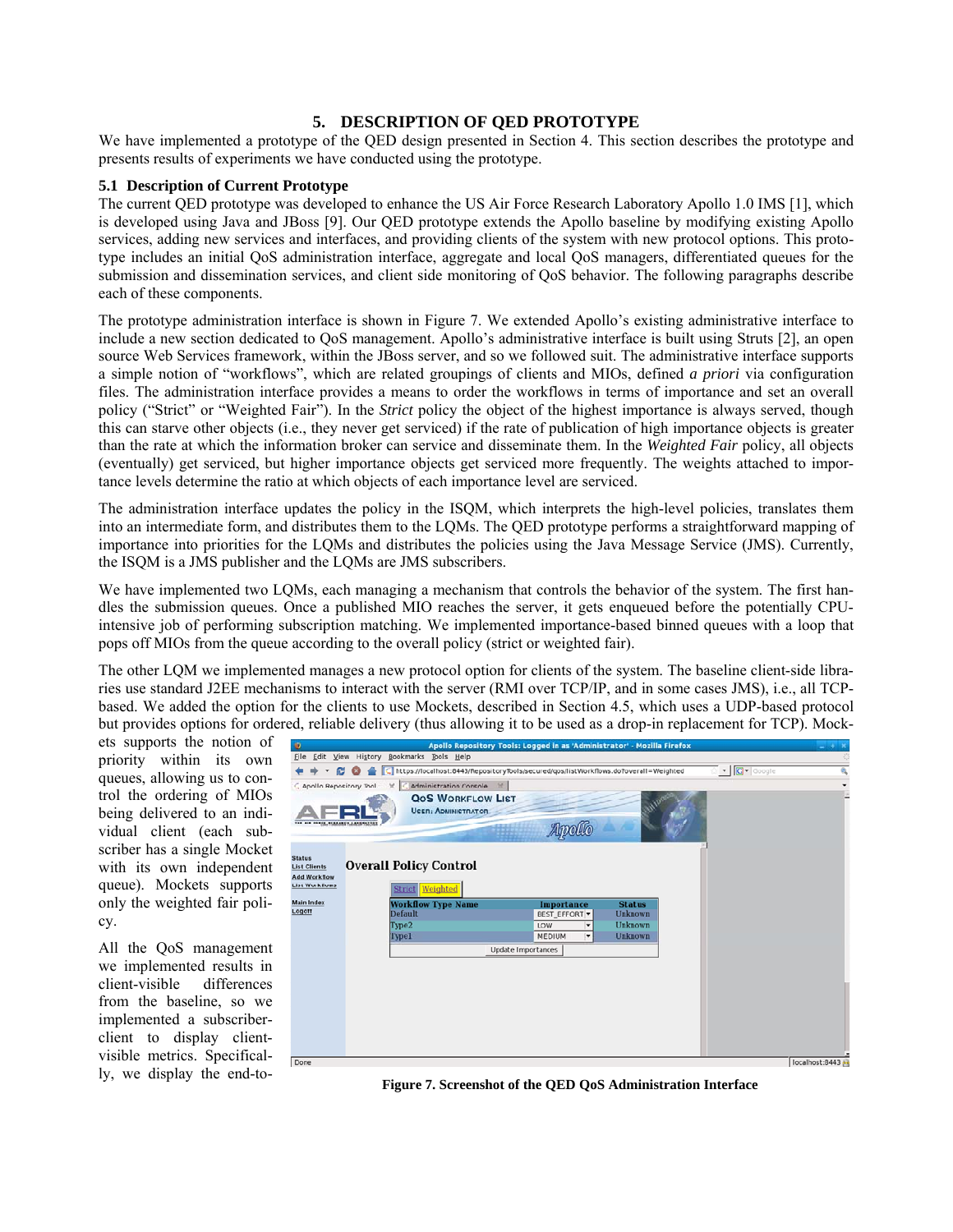end latency (of the last IO received) and the current rate (as an average over a 5-second window). We displayed these on a perpublisher basis, as shown in Figure 8. Each MIO contains an opaque publisher-ID as part of its metadata, which allows subscribers to differentiate the sources of MIOs.

### **5.2 Experimental Results**

The QED testing methodology involves three types of test scenarios. Class 1 scenarios are defined to evaluate specific features of QED under controlled situations. Class 2 scenarios test aggregate QoS behaviors, including scena-



**Figure 8. The QoS GUI Displays the Client-visible Behavior Under QED control, including Throughput and Latency** 

publishEvent

changeRate

rios of operationally relevant behaviors, but with fixed policies. Class 3 scenarios also test aggregate QoS behavior, but changes policy dynamically, and are used to test the speed and effectiveness of changing, disseminating, and enforcing dynamic QoS policies.



deployments and configurations of distributed real-time and embedded systems, such as QED. The constraint-based CUTS tool enables the modeling of tests in all three classes. For example, Figure 9 shows a model of a Class 1 test with dynamic publishing rates. CUTS supports the rapid modeling of tests, automatic translation into Java code and project build files, and execution of the tests using a set of custom Perl scripts.

The experimental results presented below are for Class 1 scenarios evaluating the effectiveness of QED to manage CPU overload at the submission service, i.e., MIOs published into the information broker faster than the predicate evaluation service can process them, and bandwidth constraints at the dissemination service, i.e., insufficient bandwidth to keep up with the rate of MIOs needing to be sent to subscribers. A burn in period was used to allow the system to stabilize, and then results were recorded for several minutes. These results quantify the effectiveness of the differentiated submission queues, differentiated dissemination service, LQMs, and importance based policies to provide more predictable performance to important information in CPU and network overload situations when compared to the IMS baseline.

**Overview of Test 1.** The experimental configuration for the first test involved two workflows, each containing 40 subscribers and 3 publishers. Each workflow had a unique MIO type, which its publishers published as fast as they could. All subscribers had registered predicates, but only one subscriber in each workflow matched the workflow's published MIOs. This configuration resulted in the CPU being a bottleneck since the predicate evaluation service had to evaluate the full set of registered predicates for each MIO published, but only one would match, resulting in the MIO being disseminated to only one client.

In Test 1 the CPU cannot process MIOs as fast as they are entering the system, though there is sufficient bandwidth to deliver all the matched MIOs. We compared the receive rate (i.e., throughput) and latency of the workflows running on the baseline system (*Base,* Apollo with no priority), QED with both workflows having equal importance (*Equal*), QED with workflow 1 having higher importance than workflow 2 and weighted fair policy (*Weighted*), and QED with workflow 1 having higher importance than workflow 2 and using the strict policy (*Strict*).

**Figure 9. CUTS Model of a QED Test Scenario** 

publishMioType1

init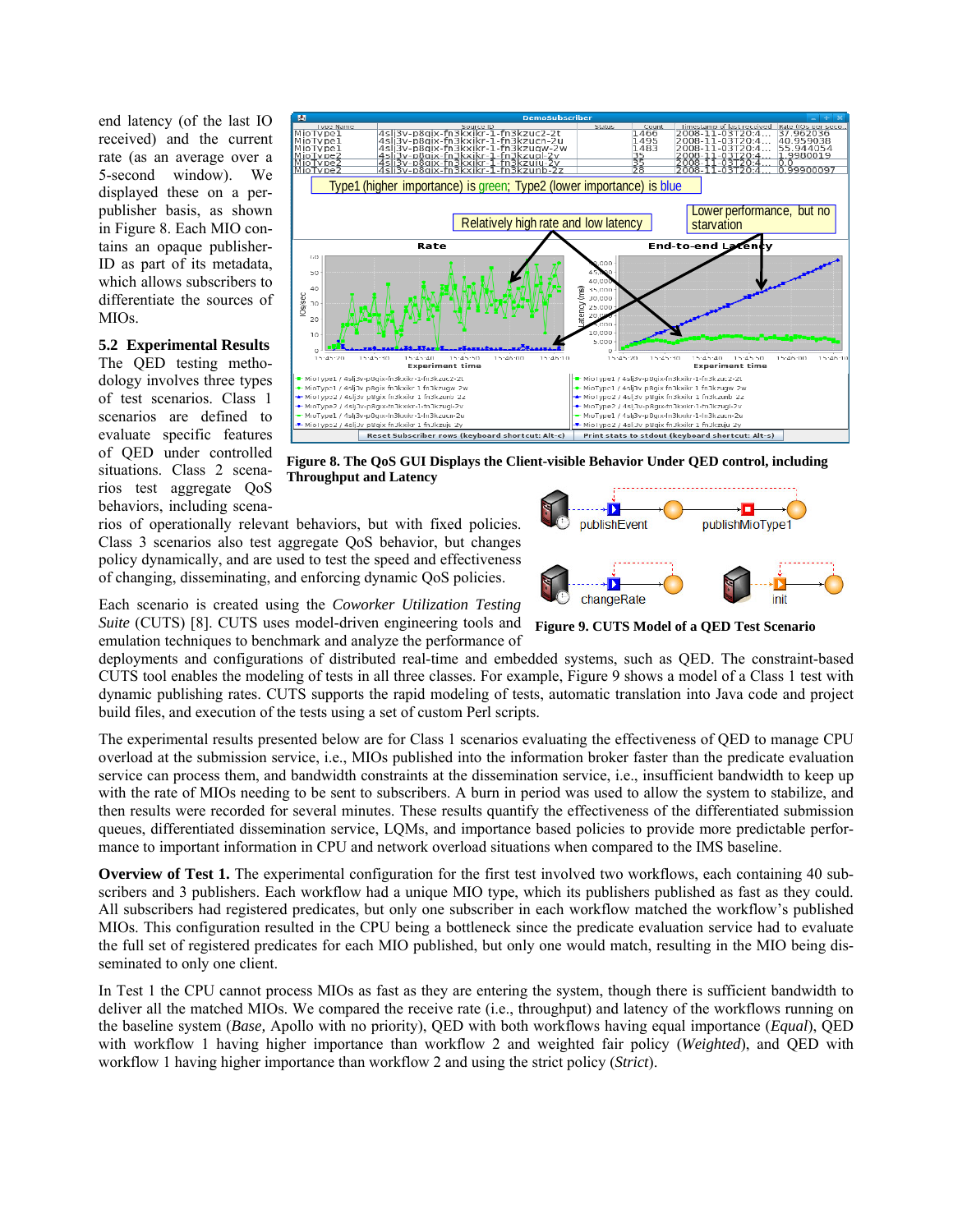**Analysis of Test 1 results**. Table 2 shows the results of running Test 1 for five minutes. QED provides significantly higher throughput (i.e., *receive rate*) to the more important workflow (Workflow 1), while providing the control to either starve (*strict* policy) or provide degraded service (*weighted fair* policy) to the less important workflow (Workflow 2). With equal priorities, the throughput of QED tracks the baseline Apollo closely. QED also provides significantly lower latency to the more important workflow, although the latency improvements of QED with equal importance over the

|                                                  | Mean Receive Rate (MIOs/sec) |                                                          |                   |               | Mean Latency (sec)                       |           |                                                                               |            |  |
|--------------------------------------------------|------------------------------|----------------------------------------------------------|-------------------|---------------|------------------------------------------|-----------|-------------------------------------------------------------------------------|------------|--|
|                                                  | Base                         | Equal                                                    | Weighted          | <b>Strict</b> | Base                                     | Equal     | Weighted                                                                      | Strict     |  |
| Workflow 1                                       | 17.3                         | 17.5                                                     | 33.8              | 34.9          | 8.6                                      | 3.2       | 3.1                                                                           | 3.0        |  |
| Workflow 2                                       | 17.3                         | 17.5                                                     | 0.5               | $\theta$      | 9.0                                      | 3.1       | >100                                                                          | Infinite   |  |
| ş<br>႙<br>Rate (MIO/s)<br>ន<br>ę<br>$\circ$<br>0 | 50<br>100                    | 150<br>Experiment Time (seconds)<br>(a) Equal priorities | 200<br>250<br>300 | Rate (MIO/s)  | ္ဂ<br>ą<br>္က<br>នី<br>÷<br>$\circ$<br>o | 50<br>100 | 150<br>200<br>Experiment Time (seconds)<br>(b) Workflow 1 has higher priority | 250<br>300 |  |

**Table 2. Latency and Receive Rate in CPU Bound Test** 



Apollo baseline are due to running with different limits on queue sizes. Figure 10 shows graphs of one publisher from each workflow (a) with equal priorities and (b) with Workflow 1 having higher priority, using the weighted fair policy. The graphs show that when the workflows have equal priorities, their throughput tracks each other closely, but when Workflow 1 (green line with circles) has a higher priority, it gets a much higher rate of MIOs through the IMS, while Workflow 2 (blue line with diamonds) is not starved.

**Overview of Test 2.** The second test limited the network bandwidth between the subscribers and publishers to 300 kbps. The Test 2 configuration consisted of the same two workflows as in Test 1, but each now has 3 publishers and only 1 subscriber with a predicate that matched every MIO published in the workflow. This configuration kept the CPU from being a bottleneck since there was only one predicate per type to evaluate. Every published MIO, however, must be disseminated to a receiving client, which constitutes a larger amount of data than could be handled by the 300 kbps link. The Mockets transport provided differentiated service to the traffic from the more important workflow when the workflows had different importances. Since Mockets is based on a weighted algorithm, we were unable to set the priority strategy to *strict* for these

tests.

**Analysis of Test 2 results**. Table 3 shows the results from running Test 2 for 5 minutes. The results show that for the network bound

| 100010 01 DUVOIIV<br>unu Aweer e Amee in Feethold Douma Test |                              |       |          |        |                    |       |          |        |
|--------------------------------------------------------------|------------------------------|-------|----------|--------|--------------------|-------|----------|--------|
|                                                              | Mean Receive Rate (MIOs/sec) |       |          |        | Mean Latency (sec) |       |          |        |
|                                                              | Base                         | Equal | Weighted | Strict | Base               | Equal | Weighted | Strict |
| Workflow                                                     |                              | 6.4   |          |        |                    | 46    |          | N/A    |
| Workflow 2                                                   |                              |       |          | N/A    |                    |       |          |        |

**Table 3. Latency and Receive Rate in Network Bound Test** 

case (which is common in a sensor or wireless network) the differentiated queue-based transport provides significantly higher throughput and lower latency to the higher importance workflow. In addition, QED provides significantly better throughput even in the case of equal priorities than the baseline. The increase in *equal* receive rate over the *baseline* is due to the higher performance of Mockets than the JMS used by Apollo. The decrease in latency of the *equal* case over the *baseline* is again due to running QED with different limits on queue sizes.

## **6. CONCLUDING REMARKS**

This paper has presented our initial results creating QED, which provides a QoS management capability for publicationsubscription-query information management services. The following are lessons learned from our efforts thus far:

• Our initial results show a significant improvement over the baseline Apollo IMS without QoS. In particular, managing the particular bottlenecks associated with processing and disseminating information, matching the information